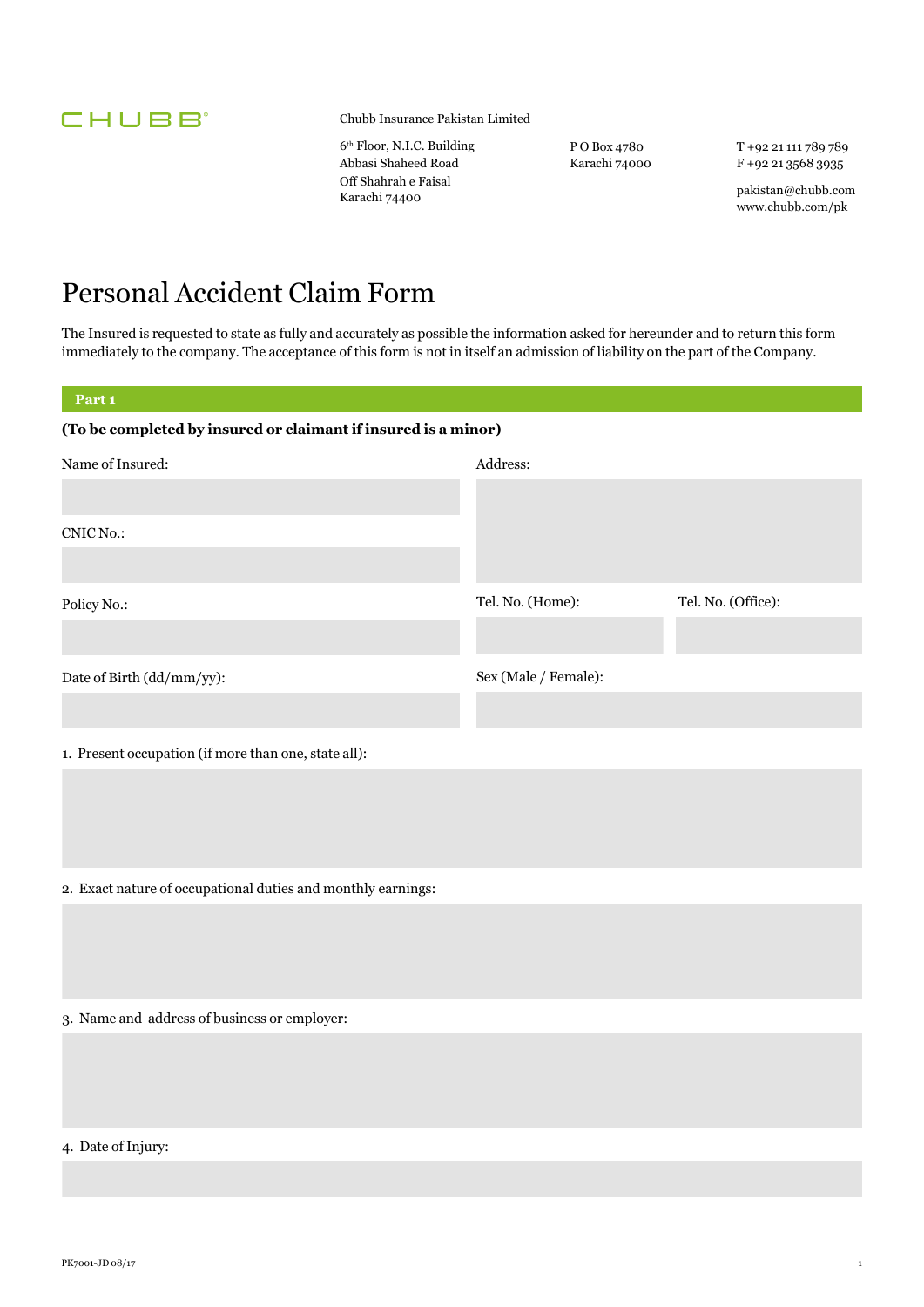|  |  |  |  |  |  | 6. Name and address of doctor(s) who treated you and consultation date(s): |
|--|--|--|--|--|--|----------------------------------------------------------------------------|
|--|--|--|--|--|--|----------------------------------------------------------------------------|

7. Details of hospitalization (Please attach discharge note and Hospital bills):

(a) Name of hospital:

(b) Period of hospitalization:

8. Date on which you last worked prior to disability:

9. Date on which you returned to work or expect to return:

- 10. How long have you been totally or partially disabled from engaging in or attending to your usual business as the result of the injuries?
- 11. Name and address of any witness of the incident:

|  | 12. Name and address of your usual physician: |  |  |  |
|--|-----------------------------------------------|--|--|--|
|  |                                               |  |  |  |

13. Are you making any other insurance of compensation claim as a result of this sickness?

■ Yes ■ No

| If yes, state: |  |
|----------------|--|
|----------------|--|

Name of Insurance Company:

Policy No.:

Amount of benefits:

Date Insurance Effected:

I, the undersigned, do hereby declare that to the best of my knowledge and belief, the foregoing particulars are true and correct, all hospital / doctor's bills and receipts are herewith furnished.

| Date: | Signature: |
|-------|------------|
|       |            |
| Name: |            |
|       |            |
|       |            |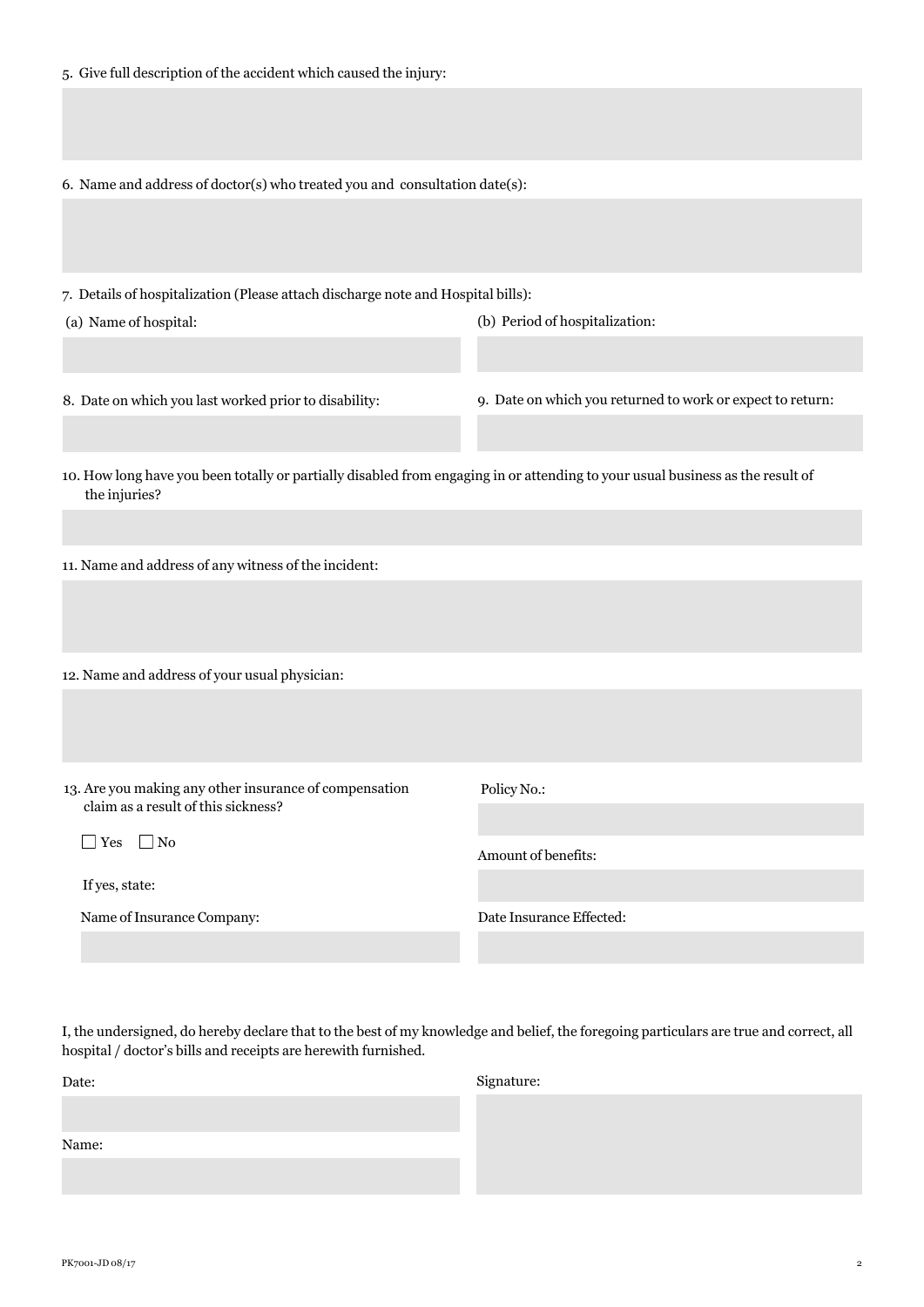#### **Authorization**

I hereby authorize any hospital, doctor or other person who has attended me to furnish Chubb Insurance Pakistan Limited, or its representative any and all information with respect to any sickness or injury, medical history, consultation, prescriptions or treatment and copies of all hospital or medical records. I agree that a photocopy of this authorization shall be considered as effective and valid as the original.

| Name:     | Signature: |
|-----------|------------|
|           |            |
| CNIC No.: |            |
|           |            |
|           |            |

N.B.: No claim can be admitted unless medical certificates from a duly qualified and registered medical practitioner on the form below be furnished at the expense of the Insured:

| Part <sub>2</sub>                                                                      |                                                                                                              |
|----------------------------------------------------------------------------------------|--------------------------------------------------------------------------------------------------------------|
| Name of patient:                                                                       | Sex (Male / Female):                                                                                         |
| Date of Birth (dd/mm/yy):                                                              | NIC No.:                                                                                                     |
| 1. Date on which you first saw the patient:                                            | 2. Was injury due to an accident?<br>$\Box$ Yes $\Box$ No                                                    |
| 3. Was the patient referred to you by a General Practitioner?                          | 4. Of what symptoms did the patient complain?                                                                |
| $\Box$ Yes<br>$\Box$ No<br>If so, please indicate his/her name and address:            |                                                                                                              |
| 5. When did patient first consult you for this condition?<br>Date:                     | 6. Had the patient previously seen any other doctor on account<br>of these symptoms?<br>$\Box$ Yes $\Box$ No |
| (a) According to the patient, how long had he/she been<br>experiencing these symptoms? | If so, please give details:                                                                                  |
| (b) How long do you feel the symptoms had lasted?                                      |                                                                                                              |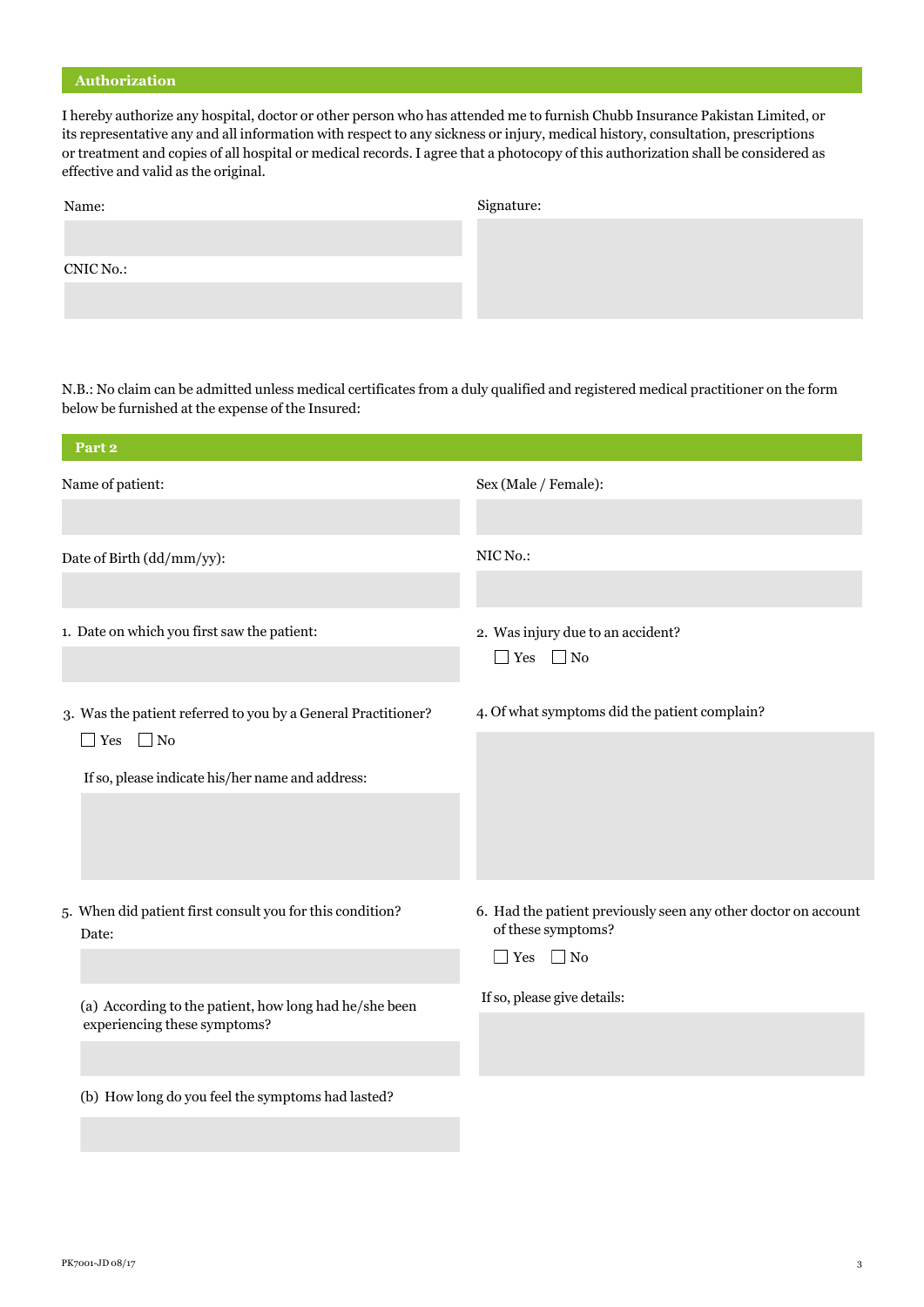| 7. (a) What is your diagnosis?                                                                                                                                                         | 8. Did injury require?                 |                    |  |  |
|----------------------------------------------------------------------------------------------------------------------------------------------------------------------------------------|----------------------------------------|--------------------|--|--|
|                                                                                                                                                                                        | (a) Hospitalization?                   |                    |  |  |
|                                                                                                                                                                                        | $\Box$ Yes $\Box$ No                   |                    |  |  |
| (b) Did you inform the patient of your diagnosis?                                                                                                                                      | If yes:                                |                    |  |  |
| $\Box$ No<br>$\Box$ Yes                                                                                                                                                                | Date of Admission:                     | Date of Discharge: |  |  |
| 9. Is patient still under your care for this condition?                                                                                                                                |                                        |                    |  |  |
| $\Box$ No<br>$\Box$ Yes                                                                                                                                                                | $(b)$ X-Rays?                          |                    |  |  |
| 10. Bearing in mind the patient's occupation as stated overleaf,                                                                                                                       | $\Box$ Yes $\Box$ No                   |                    |  |  |
| do you feel that the injuries or sickness would have<br>prevented him from working?                                                                                                    | (c) Special Diagnostic procedure?      |                    |  |  |
| $\Box$ Yes $\Box$ No                                                                                                                                                                   | $\Box$ Yes $\Box$ No                   |                    |  |  |
| 11. How long has the Patient been totally or partially disabled                                                                                                                        | (d) Surgery?                           |                    |  |  |
| from engaging in or attending to usual business as a result<br>solely of the injury?                                                                                                   | $\Box$ Yes $\Box$ No                   |                    |  |  |
|                                                                                                                                                                                        | If yes, type of surgery:               |                    |  |  |
|                                                                                                                                                                                        |                                        |                    |  |  |
| 12. How much longer do you consider such disablement will<br>continue?                                                                                                                 |                                        |                    |  |  |
|                                                                                                                                                                                        |                                        |                    |  |  |
| 13. Give details of any circumstances, such as intoxication,                                                                                                                           |                                        |                    |  |  |
| physical defects or medical history which may have                                                                                                                                     |                                        |                    |  |  |
| contributed to the accident or sickness and/or lengthen the<br>period of disability:                                                                                                   |                                        |                    |  |  |
|                                                                                                                                                                                        |                                        |                    |  |  |
|                                                                                                                                                                                        |                                        |                    |  |  |
|                                                                                                                                                                                        |                                        |                    |  |  |
|                                                                                                                                                                                        |                                        |                    |  |  |
| I hereby certify that I have personally examined and treated the patient for the above injuries/sickness and that the facts as given<br>above present my opinion of his/her condition. |                                        |                    |  |  |
| Mama of Dhysician                                                                                                                                                                      | $\Gamma$ <sub>0</sub> + <sub>0</sub> . |                    |  |  |

| Name of Physician: | Date:          |
|--------------------|----------------|
| Address:           | Signature:     |
|                    |                |
| Tel. No.:          | Qualification: |
|                    |                |

When completed, this form together with all relevant supporting documents, should be returned directly to: **Claims Department Chubb Insurance Pakistan Limited**

### 6th floor, National Insurance Corporation Building, Abbasi Shaheed Road, Off Sharea Faisal, Karachi. T (021) 111 789 789 pakistan@chubb.com

## Chubb. Insured.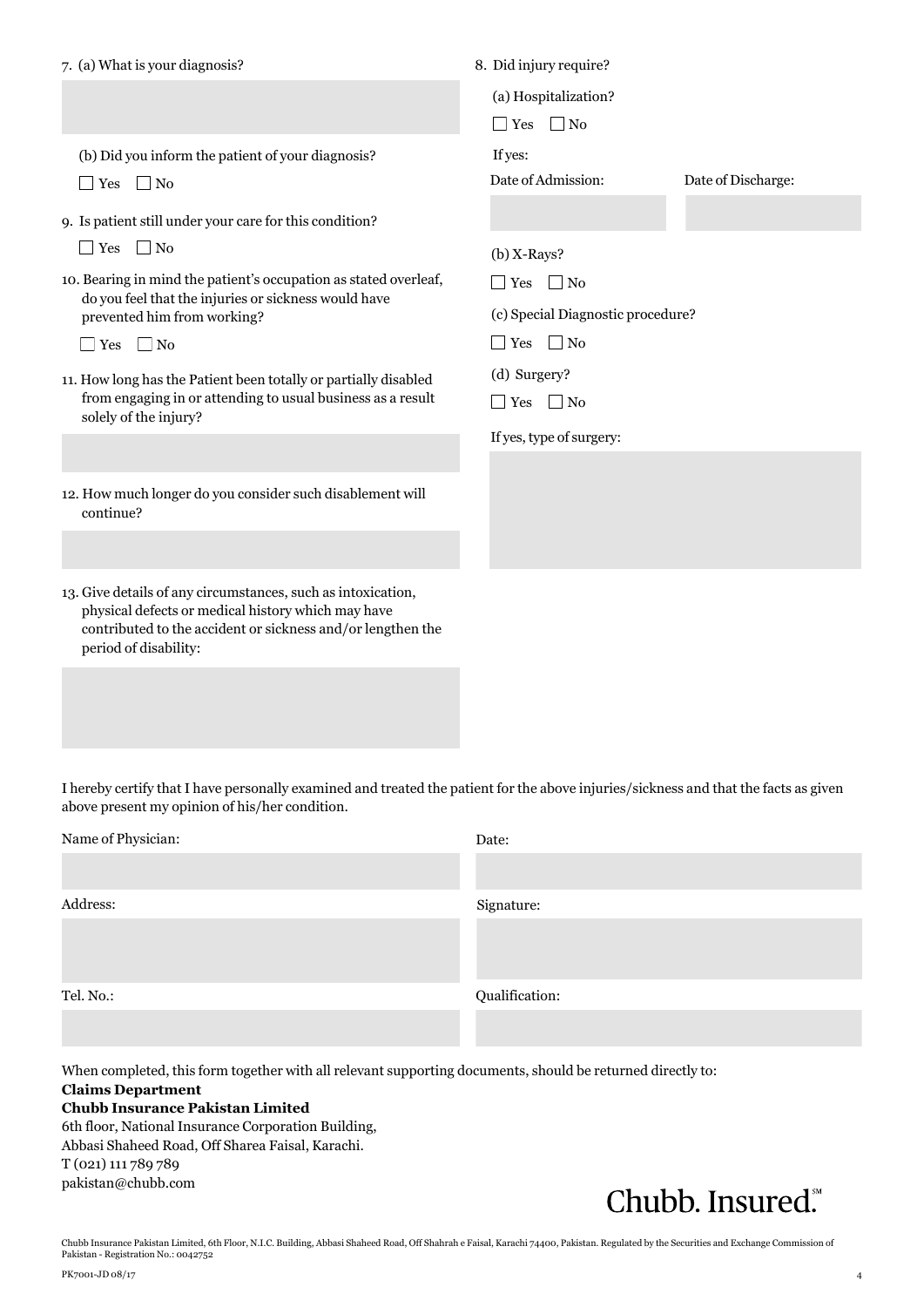### CHUBB

#### Chubb Insurance Pakistan Limited

**بیمہ پالیسی کے متعلق شکایات** LEAFLET COMPLAINTS CUSTOMER

Chubb is dedicated to providing high quality service and the way in which we handle complaints is an integral part of our service to customers.

This guide will help you inform us of your concerns so we can try to resolve them.

#### **How to Complain**

You may contact our office to complain in one of the following ways:

- By email at pakistan@chubb.com
- By telephone on UAN + 92 21 111 789 789 or Nationwide toll- free 0800 54321
- By letter to:

The Executive Secretary Chubb Insurance Pakistan Limited 6th Floor, NIC Building Abbasi Shaheed Road Off Shahrah-e- Faisal Karachi 74400

Please quote policy details on any correspondence.

It may be that we can resolve your complaint over the phone. We will endeavour to do this for any urgent issues. However, your complaint may require further investigation. If so, we will send you a written acknowledgement within 3 working days of receipt of your complaint stating:

- How we will handle it;
- Who will handle it;
- What you need to do, if anything;

Your complaint will be investigated by a senior member of our team.

You will be sent a detailed response within 1 working week of receiving your complaint. If we cannot respond in this time, we will write to you to explain and let you know when you should expect to receive a response.

If you have any concerns in the meantime, you can contact the person identified on the acknowledgement letter.

Our response will either:

- Accept your complaint and offer some form of redress, if necessary
- Reject the complaint giving full reasons for doing so

#### **Not satisfied with our response?**

If you have received a final response to your complaint from us and you are not satisfied, you may refer your complaint to the Chief Executive of Chubb Insurance Pakistan Limited for a second review, at the following address:

The Chief Executive Chubb Insurance Pakistan Limited 6th Floor, NIC Building Abbasi Shaheed Road Off Shahrah-e-Faisal Karachi 74400

Any referral to the Chief Executive should be made within 30 days from your receipt of our response.

If you are not satisfied with the response you receive from the Chief Executive, you may refer your complaint to the Federal Insurance Ombudsman's Secretariat, or to the Small Disputes Resolution Committee the details of which are in the attached leaflet. Any referral must be made within 30 days from your receipt of our response.

اگر آپ کو اپنی بیمہ پالیسی کے متعلق انشورنس کمپنی، بروکر،ایجنٹ،سروئیر یا بینک نمائندے کے خالف کوئی شکایت ہو تو آپ درج ذیل دفاتر میں رابطہ کرسکتے ہیں:۔

Any referral to the Ombudsman should be in writing to:

Federal Insurance Ombudsman 2nd Floor, Pakistan Red Crescent Society Annexe Building, Plot # 197/5, Dr. Daud Pota Road, Karachi Phone: 021-99207761-62 Website: www.fio.gov.pk

وفاقی انشورنس محتسب سیکنڈ فلور ،پاکستان ریڈ کریسنٹ سوسائٹی، انیکسی بلڈنگ، پالٹ نمبر ،197/5 ڈاکٹر داؤد پوتا روڈ،کراچی فون: 021-99207761-62 www.fio.gov.pk

We look forward to assisting you in resolution of any complaints you may have in respect of our services. We therefore hope you will contact us in the first instance, prior to making any referral to the Federal Insurance Ombudsman in order to give us the opportunity to do so.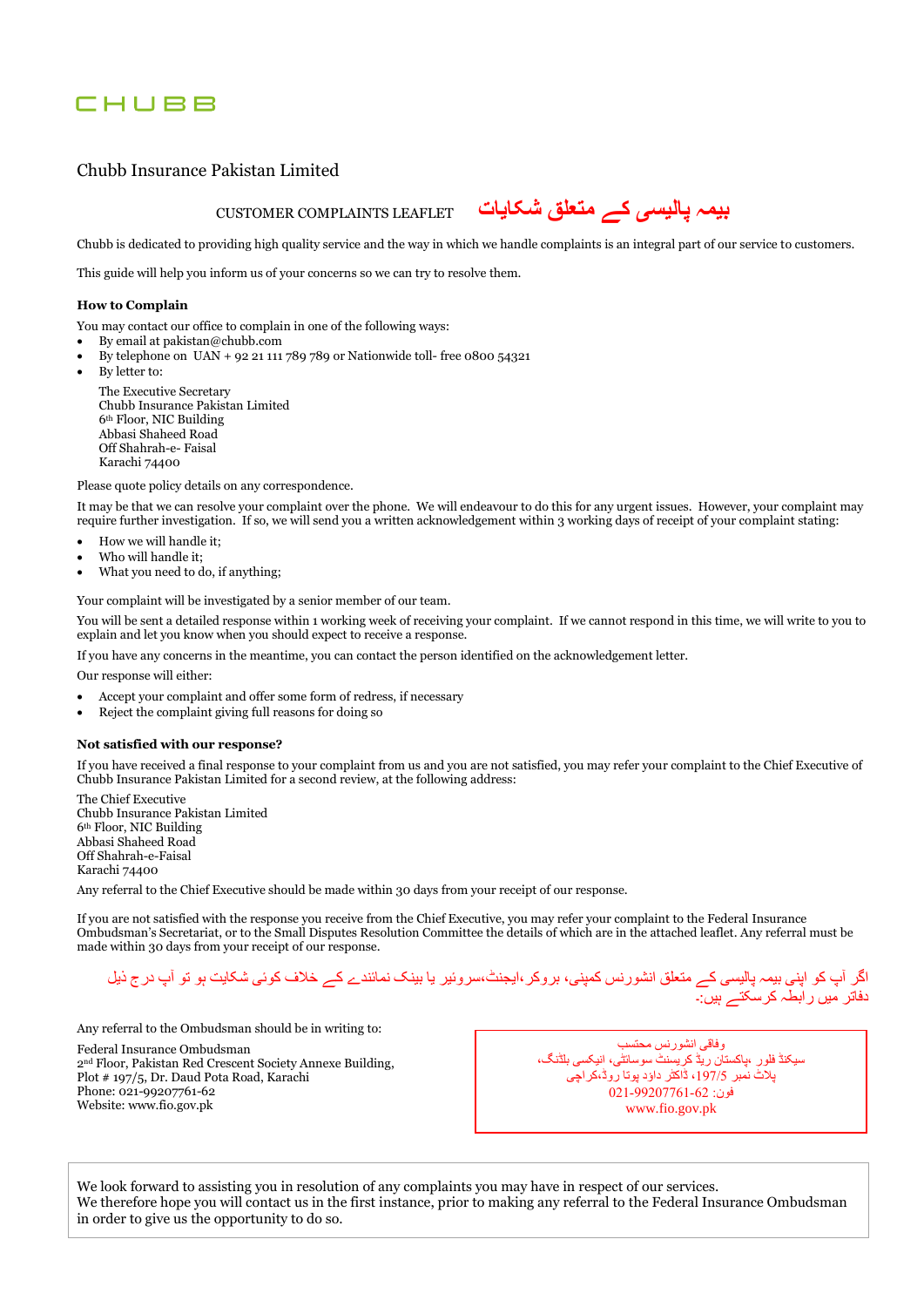# **COMPLAINTS RESOLUTION FORUMS Complaints in respect of Insurance Policy**

If you have any complaint or grievance against the insurance company, broker, agent, surveyor or bank representative in respect of your insurance policy, you may file your complaint with the following offices:

### **FEDERAL INSURANCE OMBUDSMAN**

2nd Floor, Pakistan Red Crescent Society Annexe Building, Plot # 197/5, Dr. Doud Pota Road, Karachi Phone: 021-99207761-62 Website: www.fio.gov.pk

## **OFFICIAL COORDINATOR, SMALL DISPUTES RESOLUTION COMMITTEE (ISLAMABAD)**

The Management Executive, Insurance Division, 3rd Floor, NIC Building, 63-Jinnah Avenue, Blue Area, Islamabad Phone: 051-9207091-4 Ext: 439 Email: complaints@secp.gov.pk

## OFFICIAL COORDINATOR, SMALL DISPUTES **RESOLUTION COMMITTEE (LAHORE)**

The Deputy Registrar of Companies, Company Registration Office -Lahore, Associate House, 3rd & 4th Floor, 7-Egerton Road, Lahore Phone: 042-99204962-66 Ext: 28 Email: complaints@secp.gov.pk

## **OFFICIAL COORDINATOR. SMALL DISPUTES RESOLUTION COMMITTEE (KARACHI)**

The Deputy Director, Specialized Companies Division, 5th Floor, State Life Building No.2, Wallace Road, Off I.I. Chundrigar Road, Karachi Phone: 021-32414204 Email: complaints@secp.gov.pk